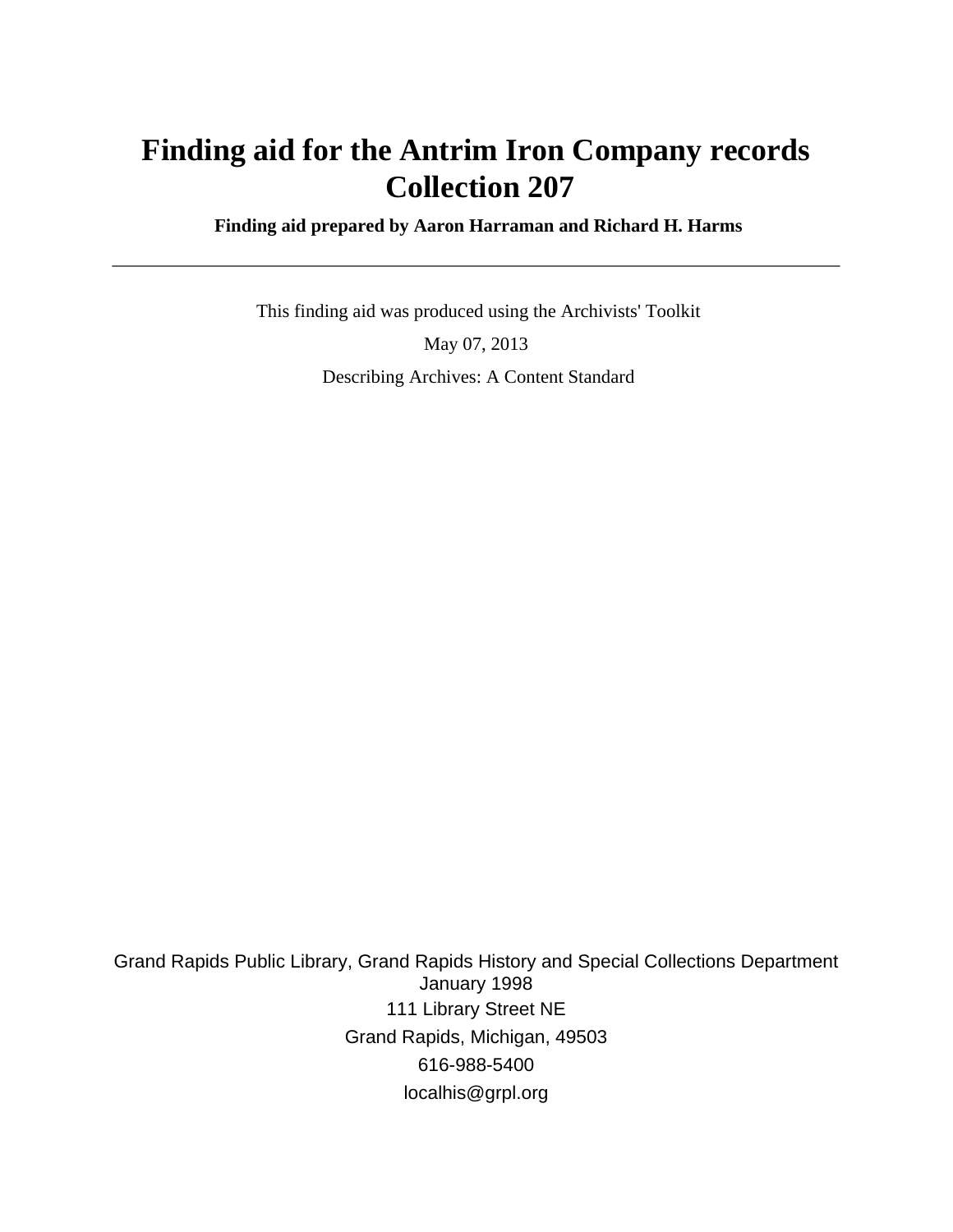# **Table of Contents**

 $\overline{\phantom{a}}$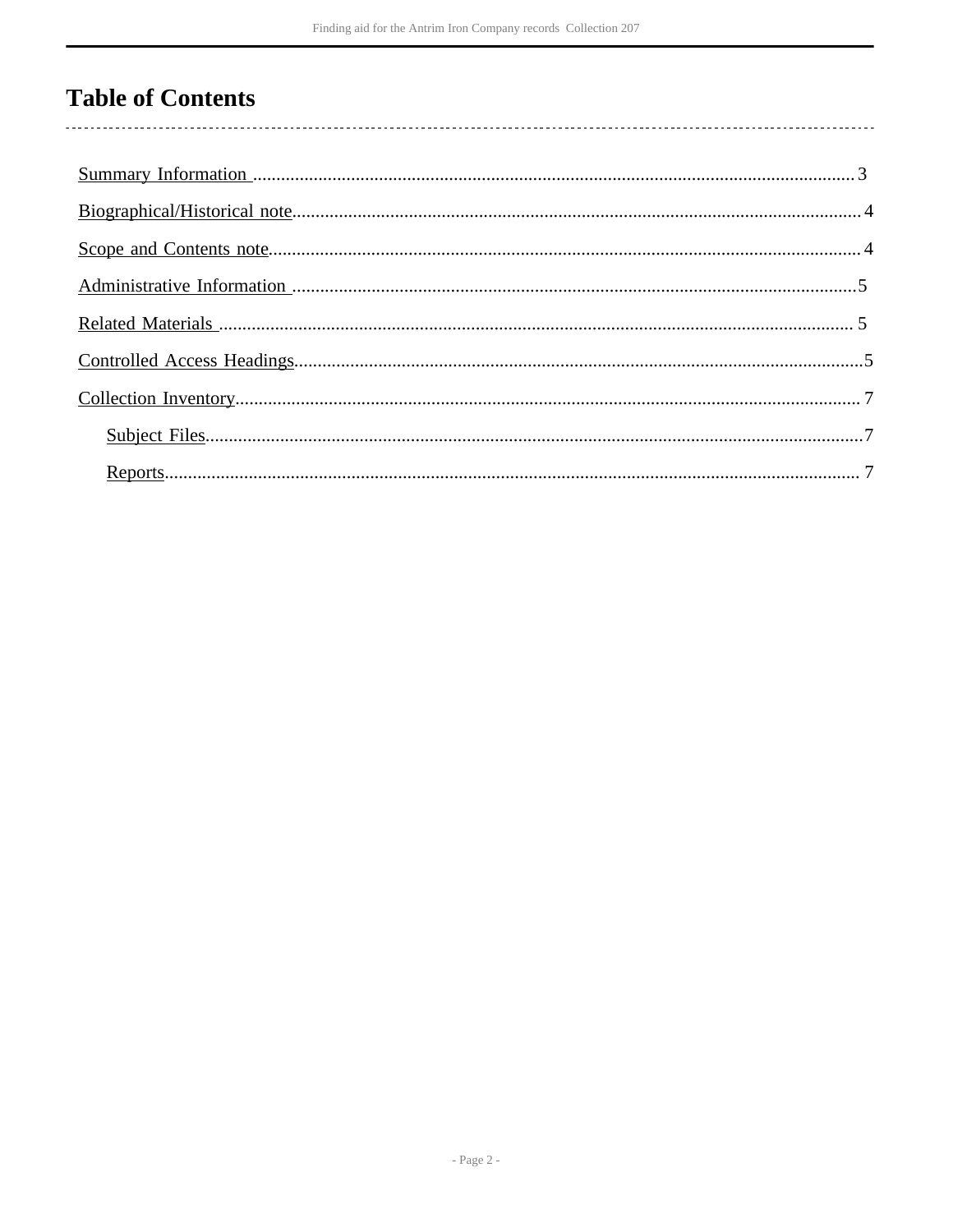# <span id="page-2-0"></span>**Summary Information**

| <b>Repository</b> | Grand Rapids Public Library, Grand Rapids History and Special<br><b>Collections Department</b>                                                                                                                                                                                                                                                                                                                                                                                                                                           |
|-------------------|------------------------------------------------------------------------------------------------------------------------------------------------------------------------------------------------------------------------------------------------------------------------------------------------------------------------------------------------------------------------------------------------------------------------------------------------------------------------------------------------------------------------------------------|
| <b>Creator</b>    | Antrim Iron Company.                                                                                                                                                                                                                                                                                                                                                                                                                                                                                                                     |
| <b>Title</b>      | Antrim Iron Company records                                                                                                                                                                                                                                                                                                                                                                                                                                                                                                              |
| Date [inclusive]  | 1914-1915                                                                                                                                                                                                                                                                                                                                                                                                                                                                                                                                |
| <b>Extent</b>     | 1.4 Linear feet Three boxes                                                                                                                                                                                                                                                                                                                                                                                                                                                                                                              |
| Language          | English                                                                                                                                                                                                                                                                                                                                                                                                                                                                                                                                  |
| <b>Abstract</b>   | The Antrim Iron Company was founded in 1886 in Mancelona, Michigan<br>and converted hardwood into charcoal to manufacture iron. The records<br>provide a limited view of the business via real estate and financial records.<br>The company's active operations ceased in 1945 due to a depletion of<br>natural resources. It remained a legal entity for another three decades,<br>primarily as an owner of real estate. The founding members of the<br>company, Willard Barnhart and John C. Holt, lived in Grand Rapids,<br>Michigan. |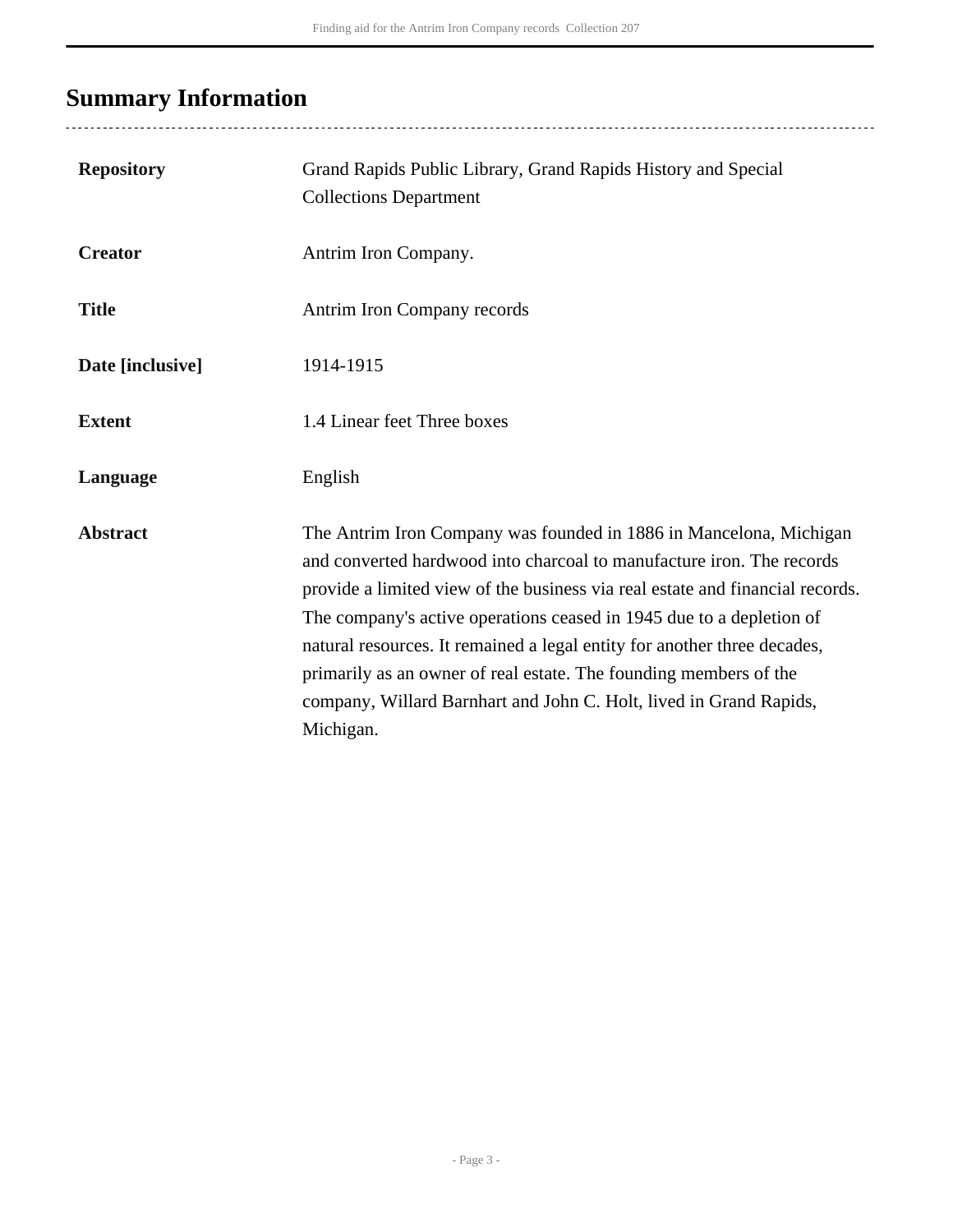## <span id="page-3-0"></span>**Biographical/Historical note**

Antrim Iron Co. was founded in 1886 in Mancelona, Michigan outside of Furnaceville, Antrim County, Michigan, three years before Mancelona was incorporated in 1889. Mancelona was a station on the Grand Rapids & Indiana Railroad. Willard Barnhart and John C. Holt were the driving forces of the company. The firm harvested lumber products, extracted natural resources such as gas and oil and converted hardwood into charcoal to manufacture iron. In 1945, due to depletion of natural resources, the company's active operations ceased, though it remained a legal entity for another three decades, primarily as an owner of real estate.

The principal officers of the firm, and at one time Grand Rapids area residents, were:

Willard Barnhart (September 16, 1844 - November 1919) was born in New York, later began working in Schoolcraft Michigan. Later he moved to Grand Rapids, where he engaged in several businesses, such as: Barnhart & Osterhout; Cody, Ball, & Co.; Ball, Barnhart, & Putnam Co. and the First National Bank. He was one of the organizers of and first President of the Antrim Iron Company.

John C. Holt moved to Grand Rapids at 21, at which time he was associated with the Grand Rapids and Indiana Railroad. Holt was also one of the founding members of Antrim Iron Co. and was the vicepresident under Willard Barnhart, becoming president on Barnhard's death in 1919. Holt died in June 1942.

William Judson was born in 1854. He was associated with Willard Barnhart and later Barnhart's son, Franklin. His first employer was the firm of Barnhart, Osterhout, & Fox. Judson's business interests were many. They included: The Michigan Bell Telephone Co., Old National Bank and director of the Antrim Iron Co. He died in 1926.

Marshall M. Uhl was the final president of Antrim Iron Co., when it closed in 1945. At one point he was a member of the Board of State Law Examiners. He died in 1965.

J. (Jackman) Palmatier served as the vice president and treasurer of Antrim Iron under Mr. Uhl. Later business dealings consisted of Mr. Palmatier serving as General Manager of the Tanglefoot Co. and secretary and treasurer of Wolverine Finishes.

### <span id="page-3-1"></span>**Scope and Contents note**

The bulk of the material is reports detailing finances, donations, land holdings, etc. These date from 1914 through 1926.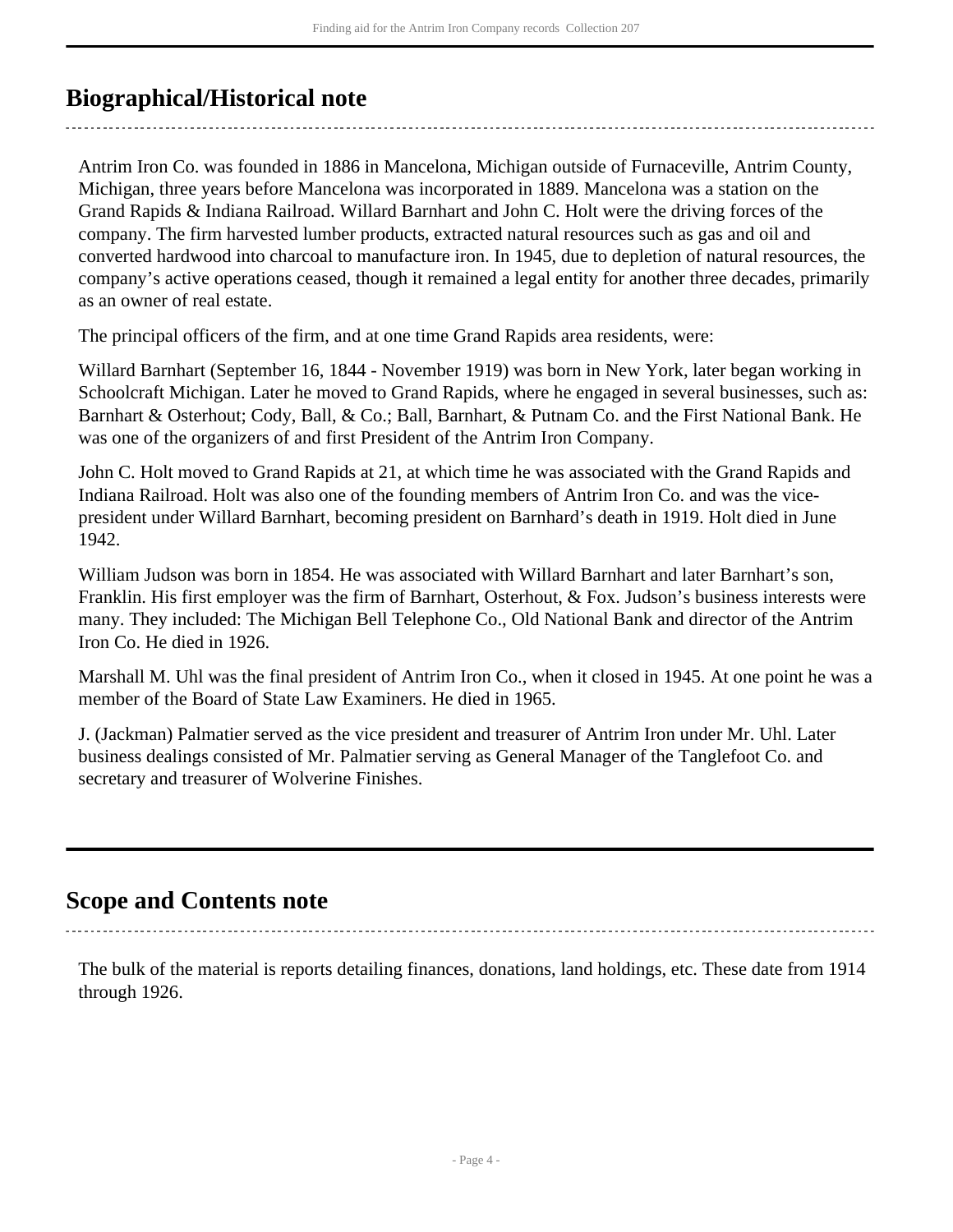The collection also includes correspondence, maps, obituaries, a short biography and black and white photos. This information, excluding the correspondence, are originals from sources outside the organization.

### <span id="page-4-0"></span>**Administrative Information**

#### **Publication Information**

Grand Rapids Public Library, Grand Rapids History and Special Collections Department January 1998

#### **Immediate Source of Acquisition note**

Marshall M. Uhl, 1986, accession number 1986.065

## <span id="page-4-1"></span>**Related Materials**

#### **Related Archival Materials note**

Collection 054: Postcard of Antrim Iron at 54-4-13

## <span id="page-4-2"></span>**Controlled Access Headings**

#### **Corporate Name(s)**

• Antrim Iron Company.

#### **Genre(s)**

• business records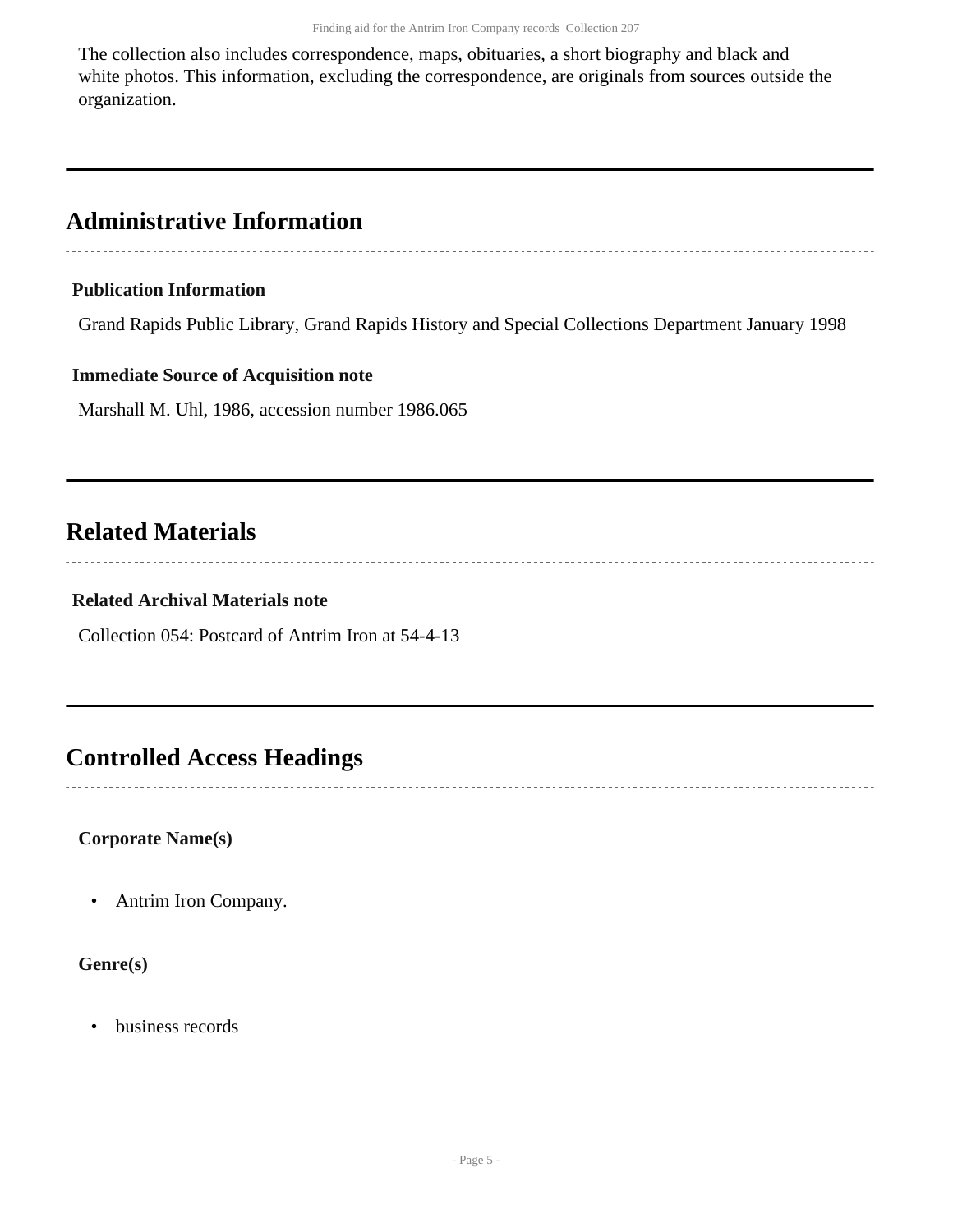### **Geographic Name(s)**

• Mancelona (Mich.) -- History

### **Personal Name(s)**

- Barnhart, Willard, 1844-1919
- Holt, John C, d. 1942

### **Subject(s)**

• Iron industry and trade -- Michigan -- History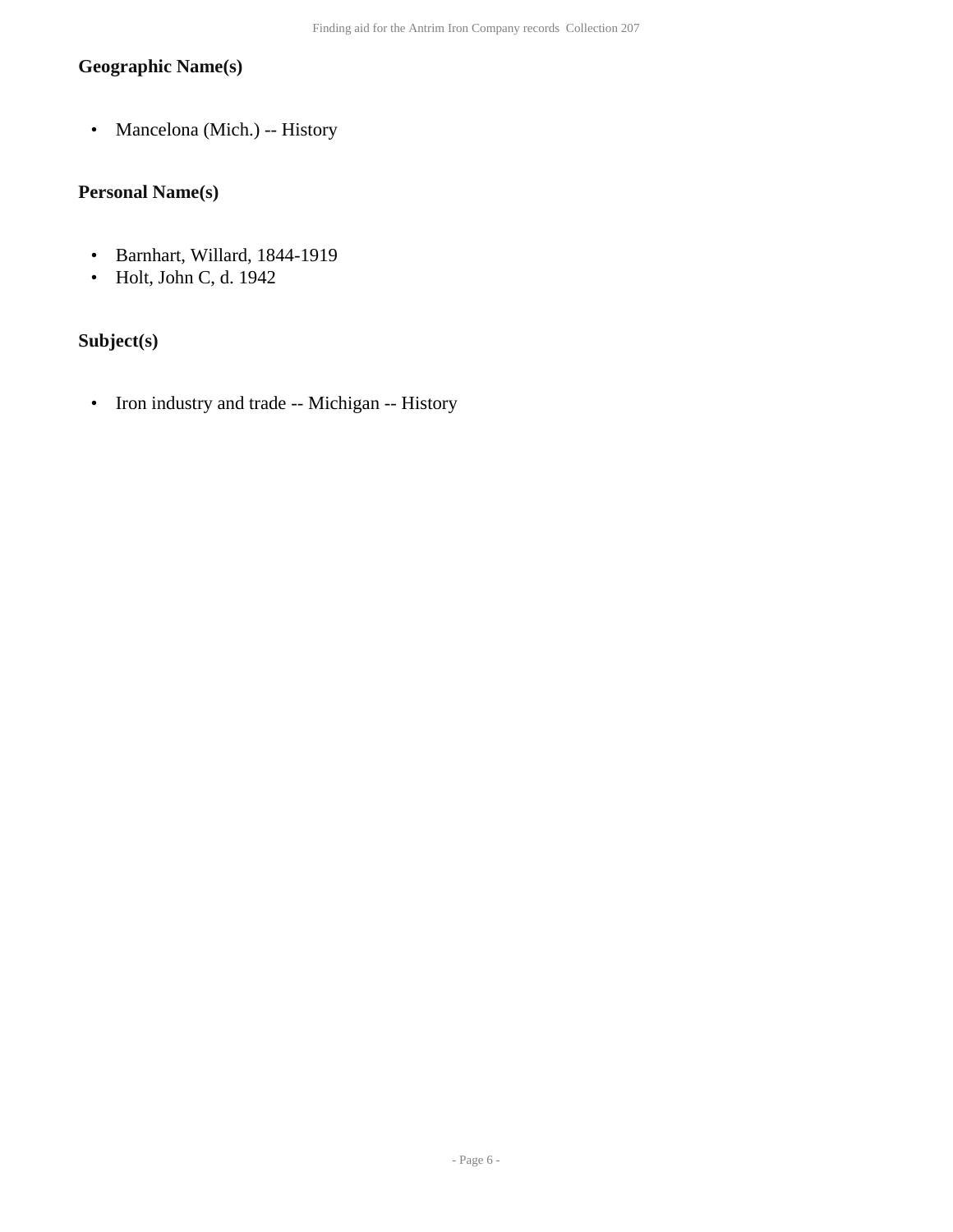## <span id="page-6-0"></span>**Collection Inventory**

<span id="page-6-1"></span>

| <b>Series I Subject Files 1897-1947</b>               |                |                |
|-------------------------------------------------------|----------------|----------------|
|                                                       | <b>Box</b>     | Folder         |
| Atlas information 1897, 1910                          | $\mathbf{1}$   | $\mathbf{1}$   |
| Biographical information 1912, 1919, 1926, 1942, 1957 | $\mathbf{1}$   | $\overline{2}$ |
| Souvenir 1945                                         | $\mathbf{1}$   | 3              |
| Pictorials 1940, c1945                                | $\mathbf{1}$   | $\overline{4}$ |
| Correspondence 1945                                   | $\mathbf{1}$   | 5              |
| Correspondence/Billing 1945                           | $\mathbf{1}$   | 6              |
| Series II Reports 1914-1926                           |                |                |
|                                                       | <b>Box</b>     | Folder         |
| Annual Reports 1918-1919                              | $\overline{2}$ | $\mathbf{1}$   |

Annual Reports 1922-1923 2 3

<span id="page-6-2"></span>Annual Reports 1920-1921 <sup>2</sup> <sup>2</sup>